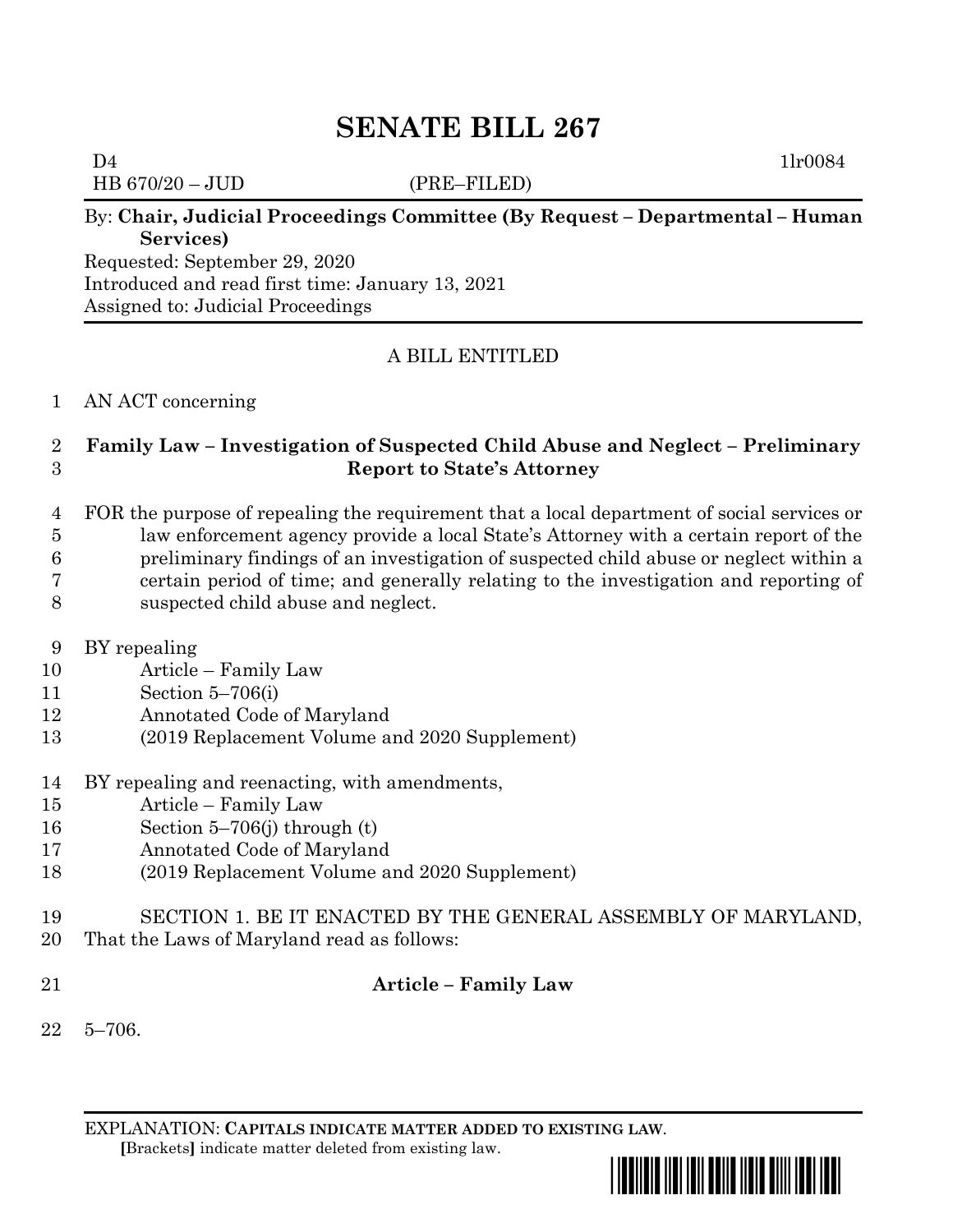**[**(i) Within 10 days after the local department or law enforcement agency receives the first notice of suspected abuse of a child who lives in this State that is alleged to have occurred in this State, the local department or law enforcement agency shall report to the local State's Attorney the preliminary findings of the investigation.**]**

 **[**(j)**] (I)** Within 5 business days after completion of the investigation of suspected abuse of a child who lives in this State that is alleged to have occurred in this State, the local department and the appropriate law enforcement agency, if that agency participated in the investigation, shall make a complete written report of its findings to the local State's Attorney.

 **[**(k)**] (J)** Promptly after receiving a report of suspected abuse or neglect of a child who lives in this State that is alleged to have occurred outside of this State, the local department shall:

 (1) forward the report to the appropriate agency outside of this State that is authorized to receive and investigate reports of suspected abuse or neglect;

 (2) cooperate to the extent requested with the out–of–state agency investigating the report; and

- (3) if determined appropriate by the local department:
- (i) interview the child to assess whether the child is safe; and
- (ii) provide services to the child and the child's family.

 **[**(l)**] (K)** Notwithstanding the provisions of this section, the Secretary may implement an alternative response program for selected reports of abuse or neglect.

- **[**(m)**] (L)** (1) The Department shall convene a multidisciplinary alternative response advisory council.
- (2) The advisory council shall consist of the following members:
- (i) the Secretary of Human Services, or the Secretary's designee;
- 26 (ii) the Secretary of Health, or the Secretary's designee;
- (iii) the State Superintendent of Schools, or the Superintendent's designee;
- 29 (iv) a representative from the Maryland Disability Law Center;
- (v) a representative from a child advocacy organization;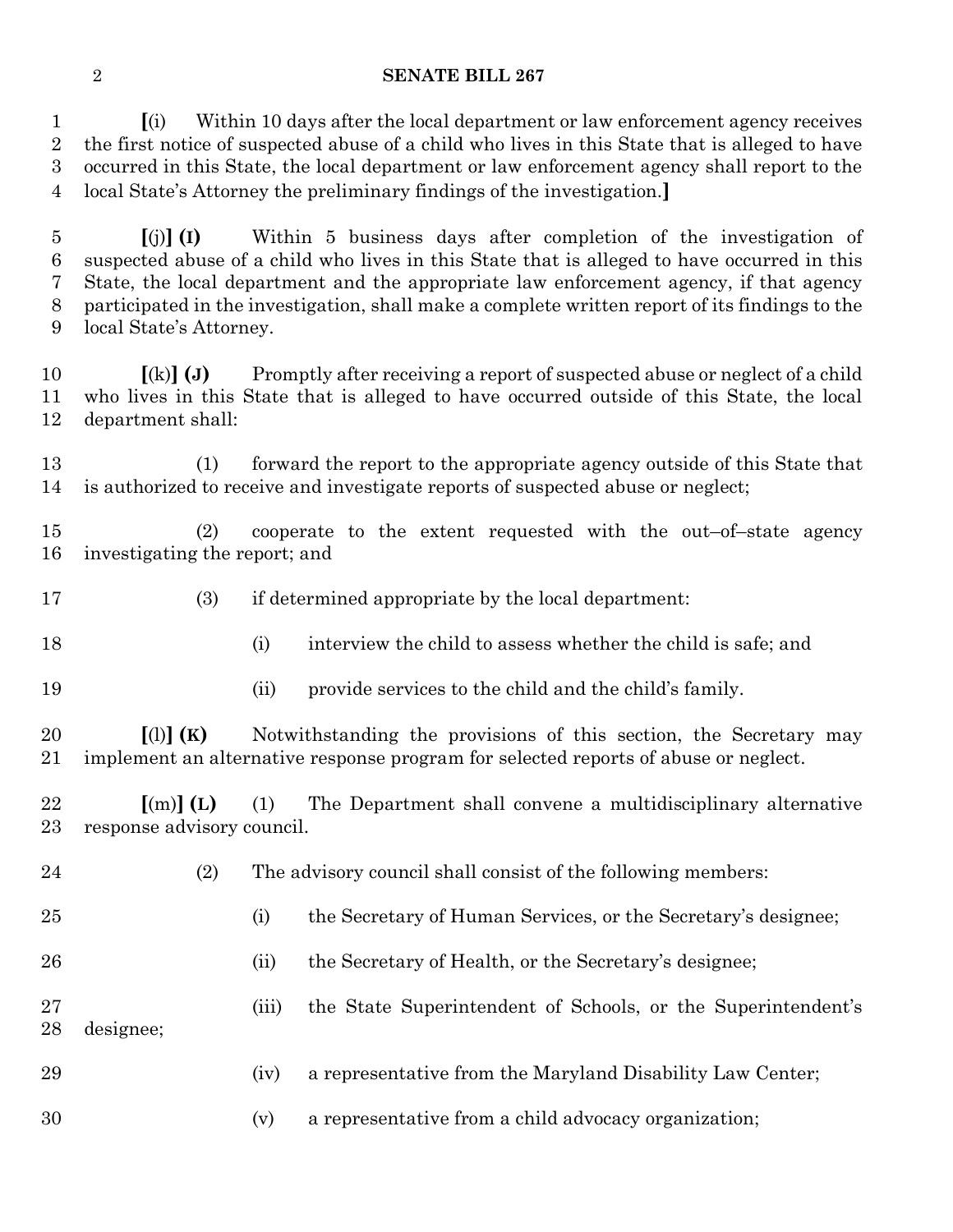#### **SENATE BILL 267** 3

| $\mathbf{1}$<br>$\sqrt{2}$ | provider;                                                                                                         | (vi)    | a representative from a community partner or a local service                                                                                             |
|----------------------------|-------------------------------------------------------------------------------------------------------------------|---------|----------------------------------------------------------------------------------------------------------------------------------------------------------|
| $\sqrt{3}$<br>4            | injuries related to abuse and neglect;                                                                            | (vii)   | a pediatrician with experience in diagnosing and treating                                                                                                |
| $\overline{5}$<br>6        | abuse and neglect cases;                                                                                          | (viii)  | an attorney with experience representing children or adults in                                                                                           |
| $\overline{7}$             |                                                                                                                   | (ix)    | a representative from the Office of the Public Defender;                                                                                                 |
| $8\,$<br>9                 | protective services system;                                                                                       | (x)     | a parent or guardian who has personal experience with the child                                                                                          |
| 10<br>11                   | services system;                                                                                                  | $(x_i)$ | a child who has personal experience with the child protective                                                                                            |
| 12<br>13                   | and                                                                                                               | (xii)   | two representatives from local departments of social services;                                                                                           |
| 14                         |                                                                                                                   | (xiii)  | two representatives from local citizens review panels.                                                                                                   |
| 15<br>16                   | The Secretary of Human Services or the Secretary's designee shall be<br>(3)<br>the chair of the advisory council. |         |                                                                                                                                                          |
| 17                         | (4)                                                                                                               |         | The advisory council shall advise the Department on:                                                                                                     |
| 18<br>19                   | plan, which may include a pilot program;                                                                          | (i)     | the development of the alternative response implementation                                                                                               |
| 20<br>21                   | implementation plan;                                                                                              | (ii)    | monitoring of the alternative<br>oversight<br>and<br>response                                                                                            |
| 22<br>23<br>24             | response implementation plan;                                                                                     | (iii)   | consulting with local citizens review panels, local services<br>affiliates, and other local partners for feedback and recommendations on the alternative |
| 25<br>26                   |                                                                                                                   | (iv)    | defining the scope of the independent evaluation of the<br>implementation of the alternative response program; and                                       |
| 27<br>28                   | response program.                                                                                                 | (v)     | defining the scope of the ongoing evaluation of the alternative                                                                                          |
| 29<br>30                   | $[(n)]$ (M)<br>alternative response.                                                                              |         | Only a low risk report of abuse or neglect may be considered for an                                                                                      |
| 31                         | $[00]$ (N)                                                                                                        |         | A report that is not assigned for an alternative response shall be                                                                                       |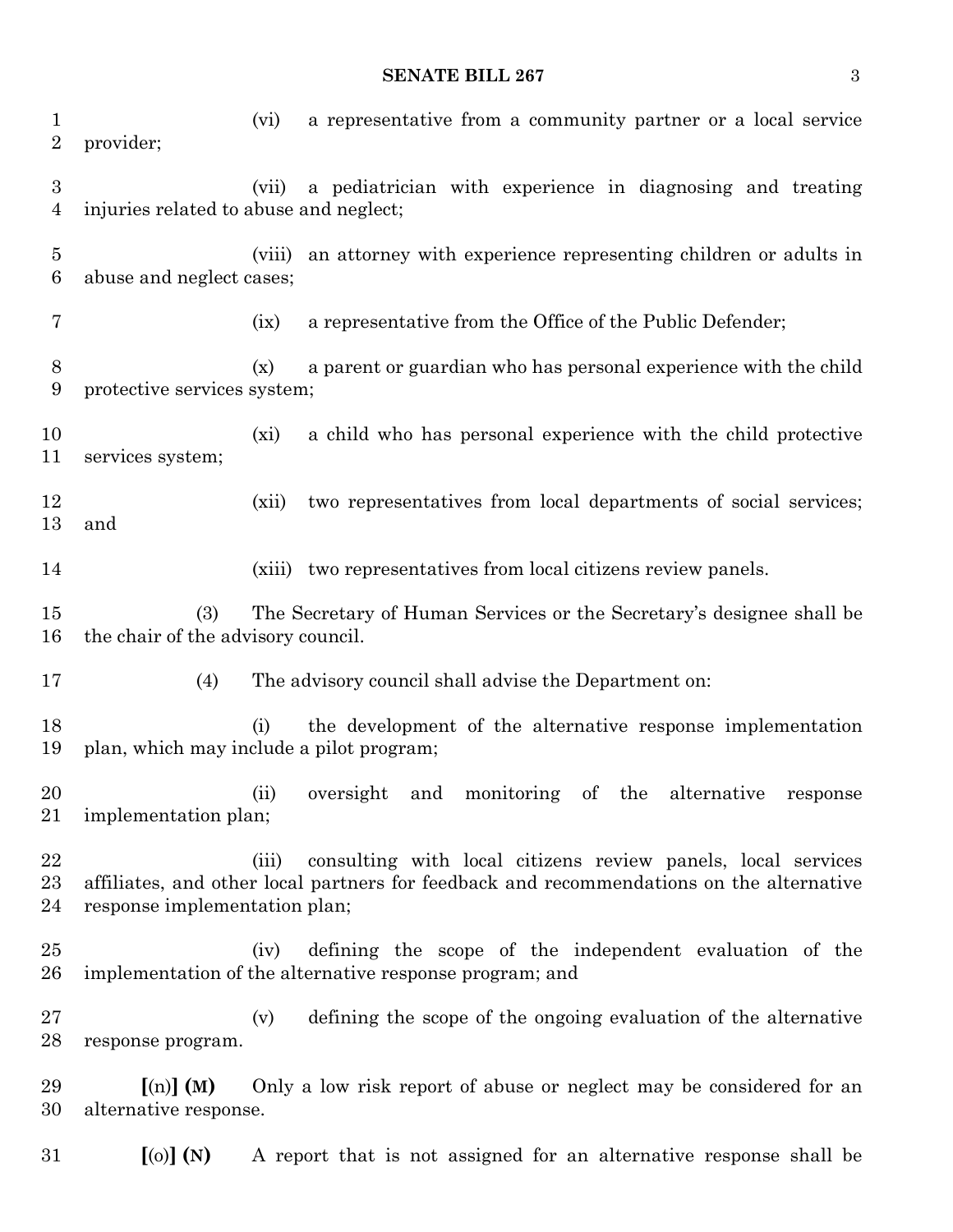assigned for investigation in accordance with this section. **[**(p)**] (O)** The following reports of suspected abuse or neglect may not be assigned for an alternative response: (1) sexual abuse; and (2) abuse or neglect: (i) occurring in an out–of–home placement; (ii) resulting in death or serious physical or mental injury; (iii) if, in the previous 3 years, the individual suspected of abuse or neglect has been identified as responsible for abuse or neglect as documented in the records of the local department; or (iv) if the individual suspected of abuse or neglect has had one report assigned for an alternative response within the past 12 months or two reports assigned for an alternative response within the past 24 months. **[**(q)**] (P)** A report assigned for an alternative response may be reassigned at any time for an immediate investigation based on any of the following factors and circumstances: (1) a reassessment of the report or relevant facts; (2) a determination that the case satisfies a criterion in subsection **[**(p)**](O)** of this section; or (3) a family's inability or refusal to participate in the alternative response assessment. **[**(r)**] (Q)** A report assigned for an investigation may be reassigned for an alternative response at any time based on: (1) a reassessment of the report or relevant facts that demonstrate that the case meets the criteria for an alternative response; (2) a determination that accepted services would address all issues of risk of abuse or neglect and child safety; and (3) approval by a caseworker supervisor. **[**(s)**] (R)** When a report is referred for an alternative response, the local department shall: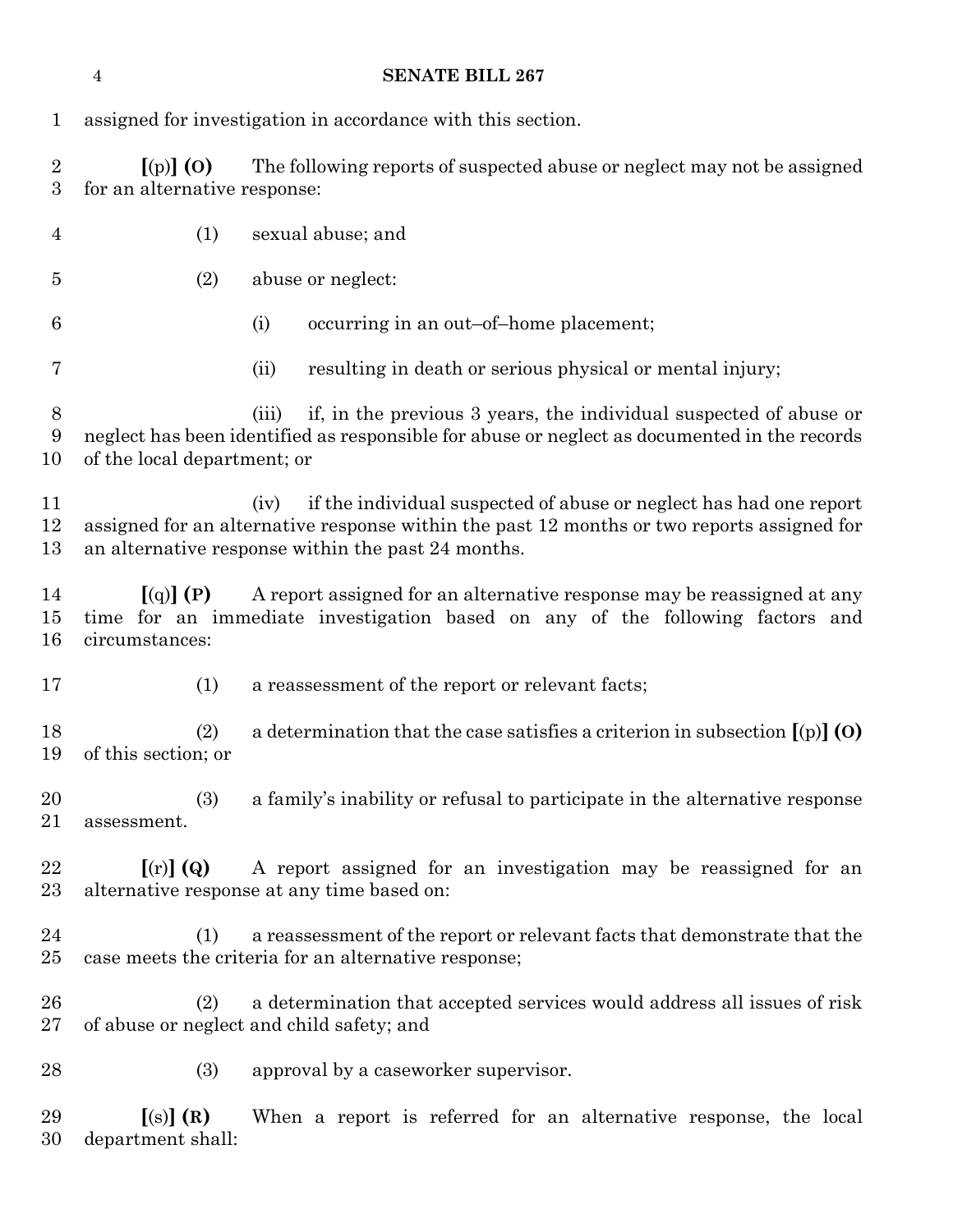#### **SENATE BILL 267** 5

 (1) see the child and the child's parent or primary caretaker within 24 hours of receiving a report of physical abuse; (2) see the child and the child's parent or primary caretaker within 5 days of receiving a report of neglect; (3) attempt to have an on–site interview with the child's parent or primary caretaker; (4) evaluate the child's home environment; (5) decide on the safety of the child, wherever the child is, and of other children in the household; (6) decide on the safety of other children in the care or custody of the individual suspected of abuse or neglect; (7) advise the appropriate law enforcement agency that the report has been assigned for an alternative response, if the law enforcement agency made the report of abuse or neglect; (8) inform the individual suspected of child abuse or neglect of the allegations made against the individual in a manner consistent with laws protecting the rights of the person who made the report; (9) complete an alternative response assessment within 60 days after the receipt of the report; (10) within 10 days after completing the alternative response assessment, provide a written report to the family members who are participating in the alternative response assessment as to whether and what services are necessary to address: 23 (i) the safety of the child or other children in the household; and 24 (ii) the risk of subsequent abuse or neglect; and (11) consistent with the assessment and any safety or services plans: 26 (i) render any appropriate services in the best interests of the child; 27 (ii) refer the family or child for additional services; or (iii) as necessary for the safety of the child or other children in the household, establish a plan to monitor the safety plan and the provision or completion of appropriate services.

**[**(t)**] (S)** The local department: